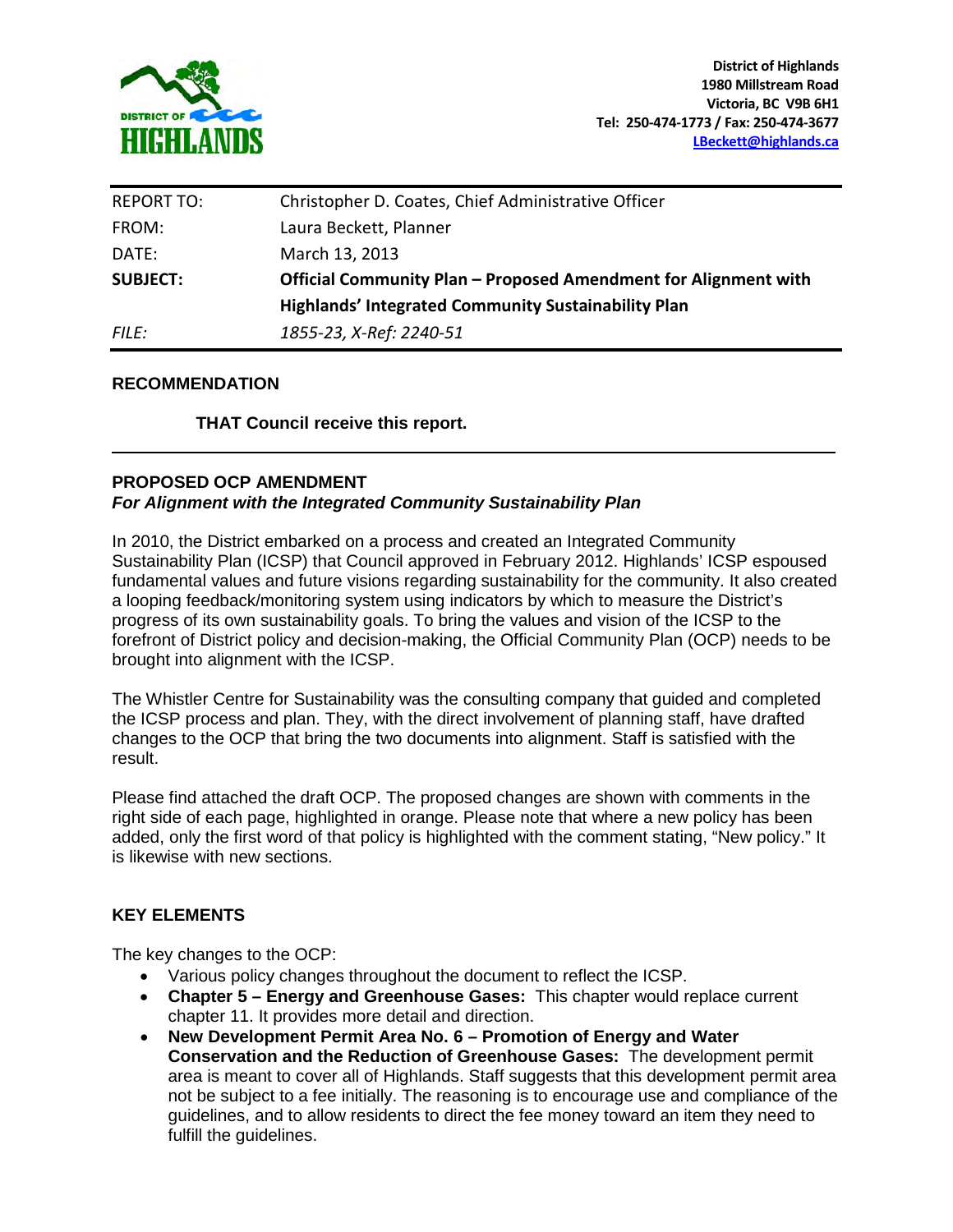- **Development Approval Information Area:** The entire District would be the subject area. Section 920.1 of the *Local Government Act* allows municipalities to create these areas in order to require developers to provide specialized reports for rezoning, development permits and temporary use permits. Staff has long had the practice of requiring such reports. Staff anticipates that the net result of the creation of this area would be no change in regular day to day business, and that land-owners and developers would not experience any difference. In the short term, staff will have to bring forward to Council an amendment to the bylaw that establishes development application procedures (Bylaw 96).
- **Companion Documents:** There are two other supplementary documents coming out of this OCP amendment and the ICSP work. Staff attaches them to introduce them and put them in public realm. Both were written by the Whistler Centre for Sustainability:
	- 1. A GHG Emissions Reduction Strategy, which expands upon the policy direction in the new chapter 5.
	- 2. An Invasive Species Policy.

# **TENTATIVE WORK PLAN**

The grant to complete this work expires August 11, 2013. There is an opportunity to apply for an extension. Staff needs two months lead time to apply for an extension.

As with the Integrated Community Sustainability Plan (ICSP), the Sustainability Strategy Advisory Committee (SSAC) is mandated to provide input to the OCP amendment. Following its first presentation to Council and the public at large, the document will go to the SSAC for their review to determine and confirm that the OCP amendment is consistent with the ICSP. Following their review, the draft OCP amendment will return to Council with SSAC's recommendation/approval for public input and outside agency review.